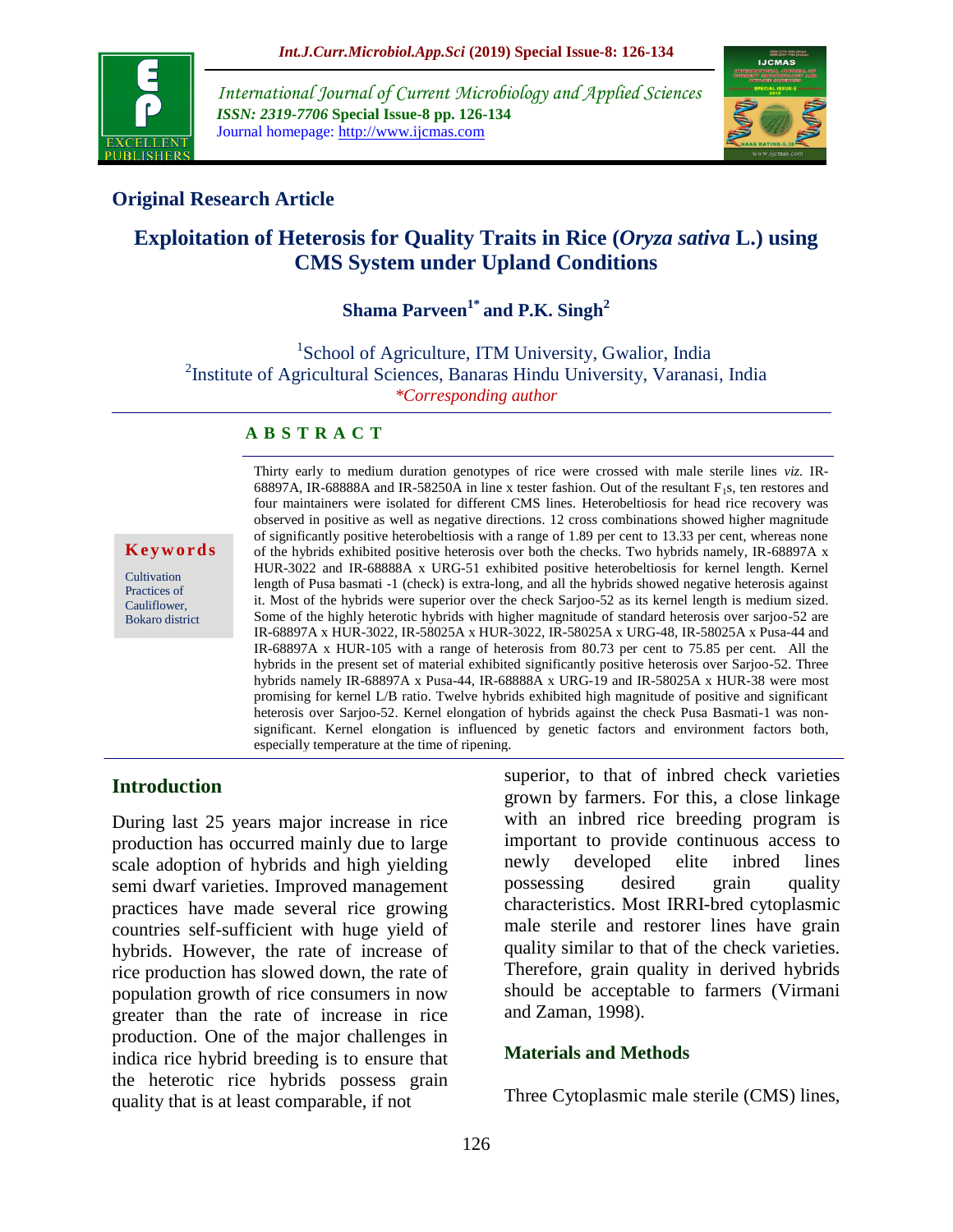*viz.* IR-68897A, IR-68888 A and IR-58025 A and 30 rice genotypes were grown at Agricultural research farm, Institute of Agricultural Sciences, Banaras Hindu University, Varanasi, in June- November 2010 (*kharif* season) under upland condition. CMS lines were grown on three different dates of sowing at an interval of seven days to ensure synchronous flowering to produce adequate crossed seed. Crosses were made in all possible combinations between CMS lines and pollen parents following line (pollen parents) x tester (CMS lines) fashion. Out of total 90 possible cross combinations only 68 cross were successful. Sixty eight hybrids, three Cytoplasmic male sterile lines (A line), their respective maintainer lines (B line) and 30 pollen parents along with two checks NDR-97 (Early duration) and Sarjoo-52 (Medium duration) formed the material for the study. All the  $68 \text{ F}_1$ s and their parents (male and female) along with check were grown in Randomized Block Design with three replications during *kharif* 2011 for the estimation of heterobeltiosis and standard heterosis. Each treatment had one row of two meter length with the spacing of 20 cm x15cm row to row and plant to plant respectively, in each replication. The recommended agronomic practices were adopted to raise a good crop. Five competitive plants were selected randomly from each treatment p1er replication and data were recorded on the eight component traits of yield *viz.* days to 50% flowering, days to maturity, plant height, number of effective tillers, panicle length, seeds per panicle, 100 seed weight and plant yield.

### **Results and Discussions**

# **Physical quality traits**

Hulling, milling and head rice recovery are the most important physical characters from the commercial point of view as it decides the amount of produce to be marketed. Heterobeltiosis for hulling recovery ranged from-10.20 to 3.22 per cent and standard heterosis ranged from -17.58 to 2.63 over NDR-97 and from-18.77 to 1.14 per cent over Sarjoo-52. Most of the hybrids had significant negative heterobeltiosis and standard heterosis over both the checks, indicating that hybrids might have more proportion of negative as compared to positive gene for this character. This finding is in accordance with the earlier report of Singh (2000) who also observed significant and negative magnitude of standard heterosis in majority of the hybrids studied by him. For milling recovery heterobeltiosis ranged from -15.89 per cent to 12.19 per cent and standard heterosis ranged from - 22.70 to -0.21 per cent over NDR-97 and - 23.56 to -1.32 per cent over sarjoo-52. None of the cross combinations exhibited significantly positive standard heterosis over both checks. Three hybrids namely IR-58025A x BPT-5204, IR-68888A x HUR-3022 and IR-68888A x URG-19displayed significant positive magnitude of heterobeltiosis. The range of heterosis reported by Sarawgi (2000) was in accordance with the present finding.

Heterobeltiosis for head rice recovery was observed in positive as well as negative directions. Heterobeltiosis ranged from - 21.16 to 19.48 per cent whereas standard heterosis ranged from -24.31 to -2.94 per cent and -24.95 to -3.76 per cent over NDR-97 and sarjoo-52 respectively. 12 cross combinations showed higher magnitude of significantly positive heterobeltiosis with a range of 1.89 per cent to 13.33 per cent, whereas none of the hybrids exhibited positive heterosis over both the checks. Sarawgi (2000) reported range of heterobeltiosis from -5.38 per cent to 24.68 per cent and standard heterosis from -26.02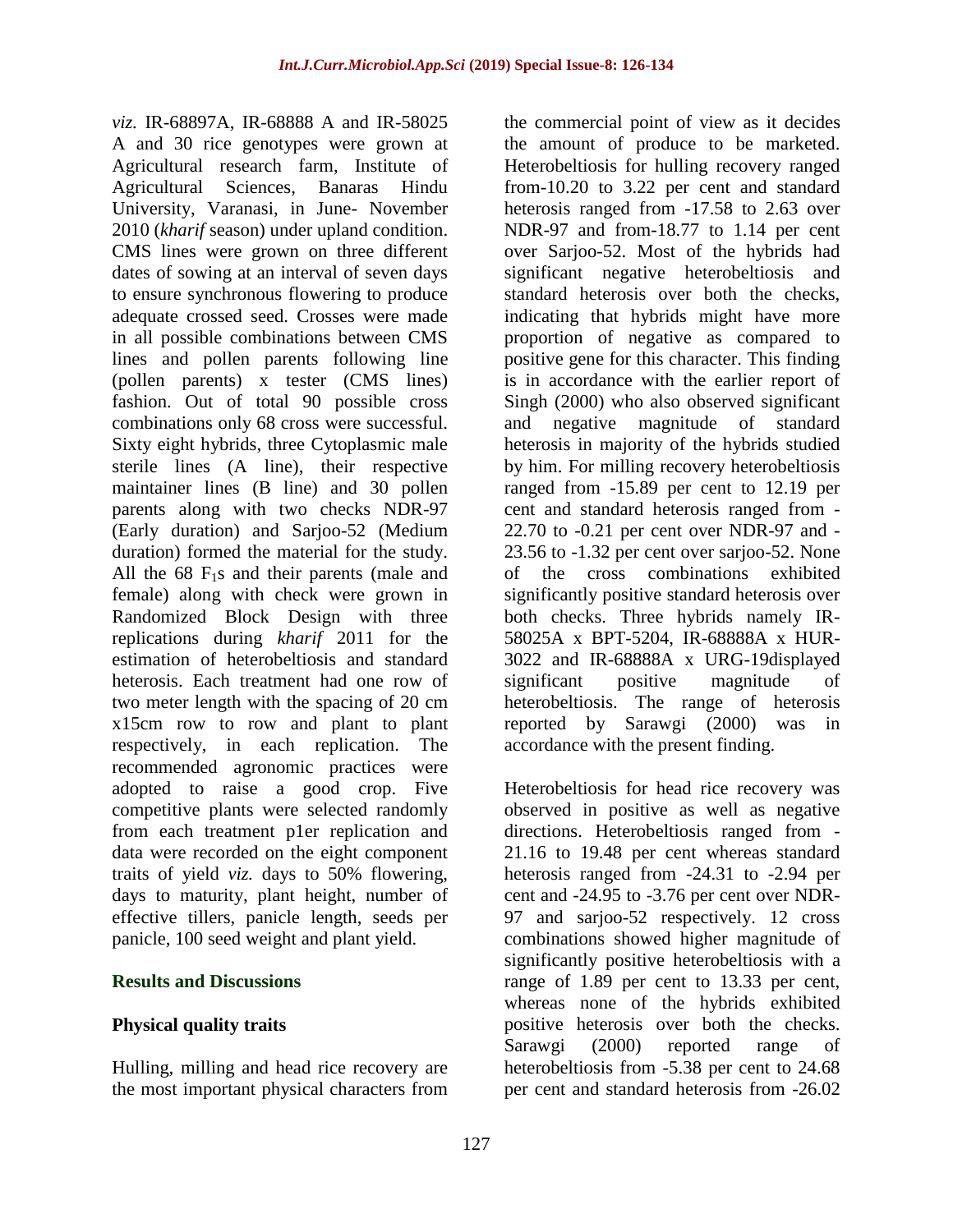per cent to -2.68 per cent in his study, this is quite similar to the results of present investigation. Kernel length, kernel breadth, Length to breadth ratio (L/B), kernel length after cooking (KLAC), Kernel breadth after cooking (KBAC) and elongation ratio are the important physical grain quality characters which determine the consumer's preference of rice grain. Two hybrids namely, IR-68897A x HUR-3022 and IR-68888A x URG-51 exhibited positive heterobeltiosis for kernel length. The range of heterobeltiosis varied from -29.71 to 2.10 per cent. Reddy *et al.,* (1991) and Vivekanandan and Giridharan (1996) also reported significant negative as well as positive heterobeltiosis for kernel length. Kernel length of Pusa basmati -1 (check) is extra-long, and all the hybrids showed negative heterosis against it. Most of the hybrids were superior over the check Sarjoo-52 as its kernel length is medium sized. Some of the highly heterotic hybrids with higher magnitude of standard heterosis over sarjoo-52 are IR-68897A x HUR-3022, IR-58025A x HUR-3022, IR-58025A x URG-48, IR-58025A x Pusa-44 and IR-68897A x HUR-105 with a range of heterosis from 80.73 per cent to 75.85 per cent. Earlier rice workers *viz.* Rahimi *et al.,* (2010)*,* Sanghera and Hussain (2012) and Reddy *et al.,* (2012) have also reported high magnitude of standard heterosis for kernel length. In contrast, Sarawgi (2000) reported heterosis only in negative direction when compared against the standard check. Smaller the kernel breadth, better will be the grain fineness, hence negative heterosis for this character is desirable. Most of the cross combinations exhibited higher magnitude of heterobeltiosis and standard heterosis for this character. Range of heterobeltiosis varied from -24.14 to 115.89 per cent. Seven hybrids were at par with the better parent and exhibited significant negative heterosis. Four hybrids namely IR-68897A x Pusa-44,

IR-58025A x HUR-38, IR-68888A x URG-72 and IR-68897A x URG-72 exhibited significantly higher magnitude of negative heterosis which ranged from -36.04 per cent to -8.55 per cent. This finding is in agreement with those of Sarawgi (2000), Rahimi *et al.,* (2010), Sanghera and Hussain (2012) and Reddy *et al.,* (2012) who also reported significant negative as well as positive standard heterosis for kernel breadth, where most of the hybrids exhibited significant positive values for heterosis.

Kernel L/B ratio is an important physical grain quality character for determining the quality of rice grain. Higher value for L/B is desirable. Heterobeltiosis ranged from - 47.02 to 16.23 per cent, whereas, the range of standard heterosis varied from -50.53 per cent to 118.73 per cent. All the hybrids in the present set of material exhibited significantly positive heterosis over Sarjoo-52. Three hybrids namely IR-68897A x Pusa-44, IR-68888A x URG-19 and IR-58025A x HUR-38 were most promising for kernel L/B ratio. Wide range of heterosis has also been reported by Sanghera and Hussain (2012) and Reddy *et al.,* (2012). None of the hybrids were heterotic over Pusa Basmati-1 for L/B ratio.The findings of Vivekanandan and Giridharan (1996), Sarawgi (2000) and Reddy *et al.,* (2012) have also reported negative standard heterosis for kernel L/B ratio.

Kernel elongation ratio is the most important cooking quality character of the rice grain. Lengthwise elongation with nominal increase in girth is considered most desirable. Heterosis for kernel elongation was noticed in both negative and positive directions over better parent and the check Sarjoo-52. The range of heterosis varied from -24.38 to 2.87 per cent over better parent and -13.62 to 23.35 per cent over Sarjoo-52.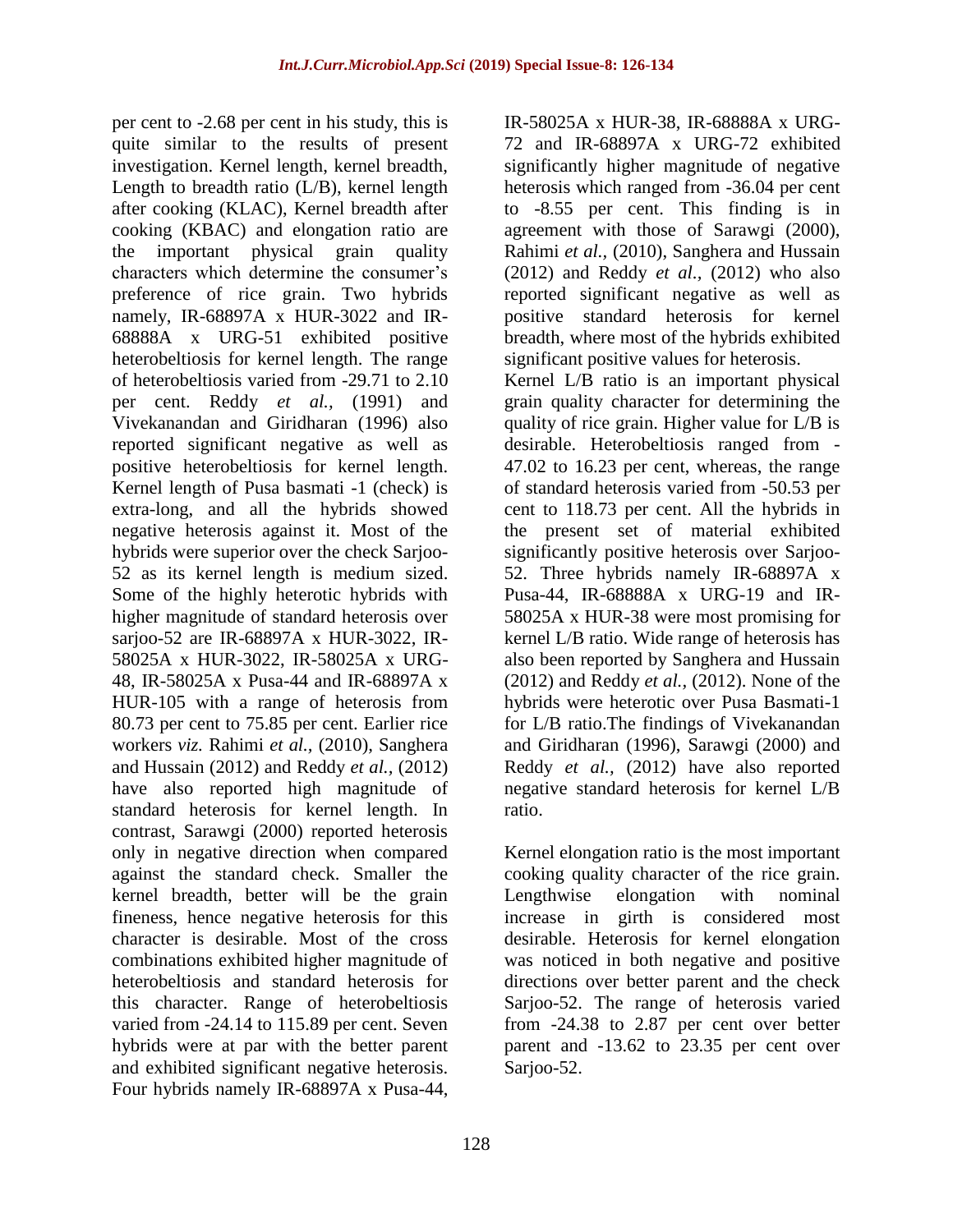# **Table.1** Estimates of magnitude of heterobeltiosis and standard heterosis (NDR-97 and Sarjoo-52) for physical quality attributing traits) in 63 rice hybrid

| S.No.             | <b>Cross Combinations</b> | Hulling         |               |            | Milling         |               |            | Head Rice       |               |            |
|-------------------|---------------------------|-----------------|---------------|------------|-----------------|---------------|------------|-----------------|---------------|------------|
|                   | (Hybrids)                 | Percent         |               |            | Percent         |               |            | Recovery        |               |            |
|                   |                           |                 |               | Sarjoo-    |                 |               |            |                 |               |            |
|                   |                           | Heterobeltiosis | <b>NDR-97</b> | 52         | Heterobeltiosis | <b>NDR-97</b> | Sarjoo-52  | Heterobeltiosis | <b>NDR-97</b> | Sarjoo-52  |
| 1.                | IR-68888 A x Pant-12      | $-02.20**$      | $-06.49**$    | $-07.85**$ | $-11.80**$      | $-21.18**$    | $-22.06**$ | $02.16**$       | $-24.31**$    | $-24.95**$ |
| 2.                | IR-58025 A x Pant-12      | $-04.97**$      | $-09.13**$    | $-10.45**$ | $-11.23**$      | $-20.68**$    | $-21.56**$ | $06.75**$       | $-20.91**$    | $-21.58**$ |
| $\overline{3}$ .  | IR-68897 A x Pant-16      | $-02.76**$      | $-05.84**$    | $-07.21**$ | $-08.60**$      | $-15.84**$    | $-16.78**$ | $-07.44**$      | $-14.77**$    | $-15.49**$ |
| 4.                | IR-58025 A x Pant-16      | $01.28*$        | $-01.94**$    | $-03.36**$ | $-07.38**$      | $-14.72**$    | $-15.67**$ | $-09.81**$      | $-16.95**$    | $-17.66**$ |
| $\overline{5}$ .  | IR-68897 A x Pusa-370     | $-03.43**$      | $-05.48**$    | $-06.85**$ | $-08.39**$      | $-16.23**$    | $-17.16**$ | 0.03            | $-17.01**$    | $-17.71**$ |
| 6.                | IR-68888 A x Pusa-370     | $-0.80$         | $-02.91**$    | $-04.32**$ | $-03.94**$      | $-12.15**$    | $-13.13**$ | 19.48**         | $-13.86**$    | $-14.59**$ |
| 7.                | IR-68897 A x Pusa-44      | $-03.19**$      | $-08.42**$    | $-09.75**$ | $-02.00**$      | $-12.36**$    | $-13.34**$ | $04.45**$       | $-13.34**$    | $-14.07**$ |
| 8.                | IR-68888 A x Pusa-44      | 01.04           | $-04.42**$    | $-05.81**$ | $-06.38**$      | $-16.28**$    | $-17.21**$ | $12.03**$       | $-17.96**$    | $-18.65**$ |
| 9.                | IR-58025 A x Pusa-44      | $-01.67**$      | $-06.99**$    | $-08.34**$ | $-05.35**$      | $-15.36**$    | $-16.30**$ | 13.33**         | $-16.64**$    | $-17.34**$ |
| 10.               | IR-68897 A x Jaya         | $-06.07**$      | $-05.50**$    | $-06.88**$ | $-14.29**$      | $-12.33**$    | $-13.31**$ | $-14.61**$      | $-11.48**$    | $-12.23**$ |
| 11.               | IR-58025 A x Jaya         | $-05.11**$      | $-04.53**$    | $-05.92**$ | $-17.38**$      | $-15.49**$    | $-16.43**$ | $-20.81**$      | $-17.90**$    | $-18.60**$ |
| 12.               | IR-68897 A x Shivani      | $-04.97**$      | $-01.89**$    | $-03.31**$ | $-14.21**$      | $-12.27**$    | $-13.25**$ | $-13.60**$      | $-10.10**$    | $-10.86**$ |
| 13.               | IR-68888 A x Shivani      | $-02.69**$      | 0.46          | $-01.00$   | $-11.48**$      | $-09.48**$    | $-10.48**$ | $-11.02**$      | $-07.42**$    | $-08.20**$ |
| 14.               | IR-58025 A x Shivani      | $-10.20**$      | $-07.29**$    | $-08.63**$ | $-18.50**$      | $-16.66**$    | $-17.59**$ | $-19.03**$      | $-15.75**$    | $-16.46**$ |
| 15.               | IR-68897 A x HUR-105      | $-02.98**$      | $-09.30**$    | $-10.61**$ | 0.44            | $-14.23**$    | $-15.19**$ | $02.04**$       | $-14.44**$    | $-15.16**$ |
| 16.               | IR-68888 A x HUR-105      | $-03.40**$      | $-11.35**$    | $-12.64**$ | $-06.19**$      | $-19.89**$    | $-20.79**$ | $-07.83**$      | $-22.71**$    | $-23.36**$ |
| 17.               | IR-68897 A x HUR-3022     | 02.37**         | $-04.29**$    | $-05.68**$ | $-03.07**$      | $-15.67**$    | $-16.61**$ | $-0.49$         | $-17.45**$    | $-18.14**$ |
| 18.               | IR-68888 A x HUR-3022     | $-02.67**$      | $-12.15**$    | $-13.43**$ | $04.51**$       | $-09.07**$    | $-10.09**$ | $11.72**$       | $-10.06**$    | $-10.82**$ |
| 19.               | IR-58025 A x HUR-3022     | $03.22**$       | $-06.84**$    | $-08.19**$ | $-04.47**$      | $-16.89**$    | $-17.82**$ | $01.35*$        | $-18.41**$    | $-19.10**$ |
| 20                | IR-68888 A x BPT-5204     | 0.01            | $-03.93**$    | $-05.33**$ | $-09.59**$      | $-14.13**$    | $-15.09**$ | $-11.87**$      | $-13.34**$    | $-14.07**$ |
| $\overline{21}$ . | IR-58025 A x BPT-5204     | $-03.23**$      | $-07.05**$    | $-08.40**$ | 03.81**         | $-01.40**$    | $-02.50**$ | $-01.29**$      | $-02.94**$    | $-03.76**$ |
| 22.               | IR-68897 A x HUR-36       | $-05.03**$      | $-05.88**$    | $-07.24**$ | $-08.38**$      | $-13.27**$    | $-14.23**$ | $-08.56**$      | $-08.69**$    | $-09.46**$ |
| 23.               | IR-68888 A x HUR-36       | $-02.04**$      | $-02.91**$    | $-04.32**$ | $-08.78**$      | $-13.65**$    | $-14.61**$ | $-14.62**$      | $-14.73**$    | $-15.45**$ |
| 24.               | IR-58025 A x HUR-36       | 02.49**         | $01.58**$     | 0.11       | $-03.00**$      | $-08.17**$    | $-09.20**$ | $-10.86**$      | $-10.98**$    | $-11.74**$ |
| $\overline{25}$ . | IR-68897 A x HUR-38       | $-0.28$         | $-06.78**$    | $-08.13**$ | $-02.70**$      | $-17.02**$    | $-17.95**$ | $-03.39**$      | $-17.96**$    | $-18.65**$ |
| 26.               | IR-68888 A x HUR-38       | $-01.42*$       | $-08.11**$    | $-09.44**$ | $-07.49**$      | $-21.11**$    | $-21.98**$ | $-09.48**$      | $-23.13**$    | $-23.79**$ |
| 27.               | IR-58025 A x HUR-38       | $-01.30*$       | $-08.00**$    | $-09.33**$ | $-03.96**$      | $-18.10**$    | $-19.01**$ | $-02.55**$      | $-17.25**$    | $-17.95**$ |
| 28.               | IR-68888 A x Sarjoo-52    | $-04.65**$      | $-05.28**$    | $-06.65**$ | $-15.68**$      | $-16.58**$    | $-17.51**$ | $-21.16**$      | $-21.62**$    | $-22.29**$ |
| 29.               | IR-58025 A x Sarjoo-52    | $-01.10*$       | $-01.76**$    | $-03.19**$ | $-13.09**$      | $-14.03**$    | $-14.98**$ | $-15.11**$      | $-15.61**$    | $-16.32**$ |
| 30.               | IR-68897 A x URG-6        | $-03.65**$      | $-04.54**$    | $-05.93**$ | $-07.88**$      | $-13.46**$    | $-14.42**$ | $-04.31**$      | $-11.66**$    | $-12.40**$ |
| $\overline{31}$ . | IR-58025 A x URG-6        | $-0.74$         | $-01.66**$    | $-03.09**$ | $-05.23**$      | $-10.97**$    | $-11.96**$ | $-06.70**$      | $-13.86**$    | $-14.59**$ |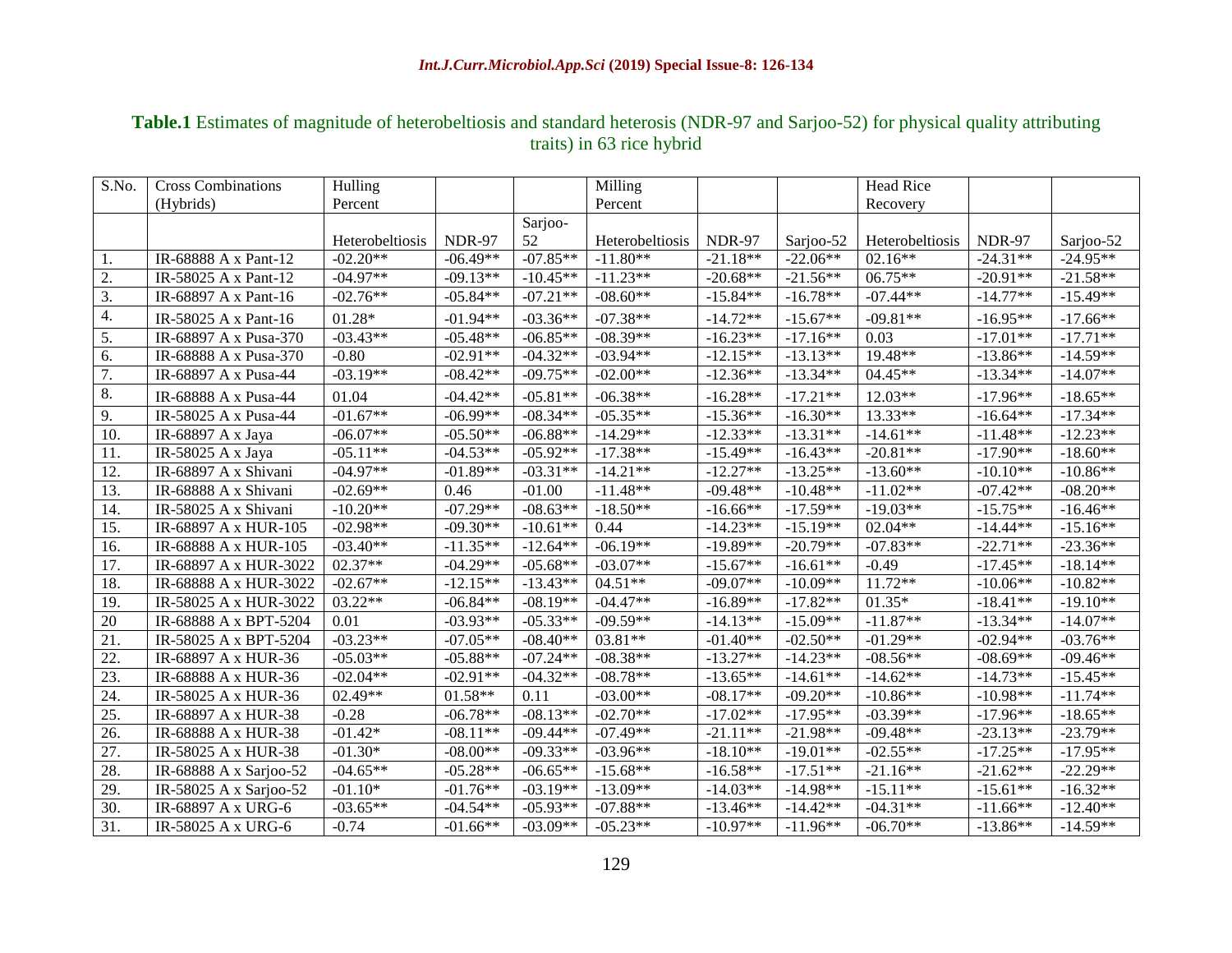| 32. | IR-68897 A x URG-12 | $-01.18*$  | $-02.61**$ | $-04.02**$ | $-02.82**$ | $-10.65**$ | $-11.64**$ | $-03.16**$ | $-10.52**$ | $-11.27**$ |
|-----|---------------------|------------|------------|------------|------------|------------|------------|------------|------------|------------|
| 33. | IR-68897 A x URG-19 | $01.14*$   | $-04.54**$ | $-05.93**$ | $-05.49**$ | $-15.95**$ | $-16.88**$ | $01.18*$   | $-16.06**$ | $-16.77**$ |
| 34. | IR-68888 A x URG-19 | $-01.28*$  | $-06.83**$ | $-08.18**$ | $12.19**$  | $-0.21$    | $-01.32**$ | $12.94**$  | $-06.78**$ | $-07.57**$ |
| 35. | IR-58025 A x URG-19 | $-0.81$    | $-06.38**$ | $-07.74**$ | $-07.03**$ | $-17.31**$ | $-18.23**$ | 01.89**    | $-15.90**$ | $-16.61**$ |
| 36. | IR-68897 A x URG-22 | $-0.67$    | 0.61       | $-0.85$    | $-05.60**$ | $-08.15**$ | $-09.17**$ | $-07.37**$ | $-10.49**$ | $-11.24**$ |
| 37. | IR-68888 A x URG-22 | $-02.89**$ | $-01.65**$ | $-03.08**$ | $-14.84**$ | $-17.14**$ | $-18.07**$ | $-18.51**$ | $-21.25**$ | $-21.92**$ |
| 38. | IR-58025 A x URG-22 | $-03.03**$ | $-01.79**$ | $-03.21**$ | $-05.48**$ | $-08.03**$ | $-09.05**$ | $-04.32**$ | $-07.54**$ | $-08.33**$ |
| 39. | IR-68888 A x URG-36 | $-03.75**$ | $01.48**$  | 0.01       | $-08.41**$ | $-07.84**$ | $-08.86**$ | $-07.16**$ | $-11.49**$ | $-12.24**$ |
| 40. | IR-58025 A x URG-36 | $-02.66**$ | $02.63**$  | $01.14*$   | $-07.24**$ | $-06.65**$ | $-07.69**$ | $-04.11**$ | $-08.59**$ | $-09.36**$ |
| 41. | IR-68897 A x URG-48 | $01.32*$   | 0.82       | $-0.64$    | $-04.69**$ | $-06.65**$ | $-07.69**$ | $-07.14**$ | $-08.20**$ | $-08.98**$ |
| 42. | IR-58025 A x URG-48 | 0.45       | $-0.04$    | $-01.49**$ | $-04.56**$ | $-06.53**$ | $-07.57**$ | $-08.03**$ | $-09.09**$ | $-09.86**$ |
| 43. | IR-68897 A x URG-51 | $-02.82**$ | $-04.54**$ | $-05.93**$ | $-10.20**$ | $-16.89**$ | $-17.82**$ | $-11.59**$ | $-14.25**$ | $-14.98**$ |
| 44. | IR-68888 A x URG-51 | $-02.70**$ | $-04.43**$ | $-05.82**$ | $-08.66**$ | $-15.46**$ | $-16.40**$ | $-10.36**$ | $-13.06**$ | $-13.79**$ |
| 45. | IR-58025 A x URG-51 | $-04.97**$ | $-06.65**$ | $-08.01**$ | $-09.88**$ | $-16.60**$ | $-17.53**$ | $-16.50**$ | $-19.02**$ | $-19.70**$ |
| 46. | IR-68888 A x URG-60 | $-07.30**$ | $-06.76**$ | $-08.12**$ | $-14.98**$ | $-17.04**$ | $-17.96**$ | $-09.05**$ | $-14.62**$ | $-15.34**$ |
| 47. | IR-58025 A x URG-60 | $-06.05**$ | $-05.50**$ | $-06.88**$ | $-11.39**$ | $-13.53**$ | $-14.49**$ | $-08.71**$ | $-14.31**$ | $-15.03**$ |
| 48. | IR-68897 A x URG-67 | $-04.65**$ | $-05.90**$ | $-07.27**$ | $-09.52**$ | $-16.28**$ | $-17.21**$ | $-07.48**$ | $-14.34**$ | $-15.06**$ |
| 49. | IR-68888 A x URG-67 | $-07.92**$ | $-09.13**$ | $-10.45**$ | $-14.53**$ | $-20.92**$ | $-21.80**$ | $-17.26**$ | $-23.39**$ | $-24.04**$ |
| 50. | IR-58025 A x URG-67 | $-04.55**$ | $-05.80**$ | $-07.17**$ | $-05.46**$ | $-12.53**$ | $-13.50**$ | $-07.89**$ | $-14.71**$ | $-15.44**$ |
| 51. | IR-68897 A x URG-72 | $-04.28**$ | $-05.74**$ | $-07.11**$ | $-12.39**$ | $-17.29**$ | $-18.21**$ | $-03.41**$ | $-14.61**$ | $-15.34**$ |
| 52. | IR-68888 A x URG-72 | $-03.05**$ | $-04.53**$ | $-05.92**$ | $-09.81**$ | $-14.85**$ | $-15.79**$ | $-04.79**$ | $-15.84**$ | $-16.55**$ |
| 53. | IR-58025 A x URG-72 | $-02.91**$ | $-04.39**$ | $-05.78**$ | $-06.70**$ | $-11.91**$ | $-12.89**$ | $-01.46**$ | $-12.89**$ | $-13.63**$ |
| 54. | IR-68897 A x URG-76 | $-07.23**$ | $-13.28**$ | $-14.53**$ | $-08.16**$ | $-25.08**$ | $-25.91**$ | $-19.08**$ | $-21.85**$ | $-22.51**$ |
| 55. | IR-68888 A x URG-76 | 0.76       | $-12.03**$ | $-13.30**$ | $-0.91*$   | $-19.92**$ | $-20.81**$ | $-18.73**$ | $-21.51**$ | $-22.17**$ |
| 56. | IR-58025 A x URG-76 | $-08.20**$ | $-17.58**$ | $-18.77**$ | $-02.45**$ | $-22.70**$ | $-23.56**$ | $-20.34**$ | $-23.06**$ | $-23.71**$ |
| 57. | IR-68888 A x URG-77 | $-05.10**$ | $-04.88**$ | $-06.26**$ | $-14.43**$ | $-16.20**$ | $-17.13**$ | $-08.70**$ | $-17.01**$ | $-17.71**$ |
| 58. | IR-58025 A x URG-77 | $-02.86**$ | $-02.64**$ | $-04.05**$ | $-06.03**$ | $-07.98**$ | $-09.00**$ | $-02.18**$ | $-11.08**$ | $-11.83**$ |
| 59. | IR-68888 A x URG-83 | $-02.30**$ | $-04.63**$ | $-06.01**$ | $-09.37**$ | $-14.20**$ | $-15.15**$ | $-06.52**$ | $-12.89**$ | $-13.63**$ |
| 60. | IR-58025 A x URG-83 | $02.77**$  | 0.32       | $-01.13*$  | $-02.71**$ | $-07.89**$ | $-08.92**$ | $-04.97**$ | $-11.44**$ | $-12.19**$ |
| 61. | IR-68897 A x URG-84 | $-04.30**$ | $-04.22**$ | $-05.61**$ | $-10.70**$ | $-13.20**$ | $-14.16**$ | $-04.89**$ | $-14.49**$ | $-15.21**$ |
| 62. | IR-68888 A x URG-84 | $-02.69**$ | $-02.61**$ | $-04.02**$ | $-11.66**$ | $-14.13**$ | $-15.09**$ | $-03.12**$ | $-12.89**$ | $-13.63**$ |
| 63. | IR-58025 A x URG-84 | $-01.81**$ | $-01.73**$ | $-03.15**$ | $-07.01**$ | $-09.61**$ | $-10.61**$ | $-04.94**$ | $-14.53**$ | $-15.26**$ |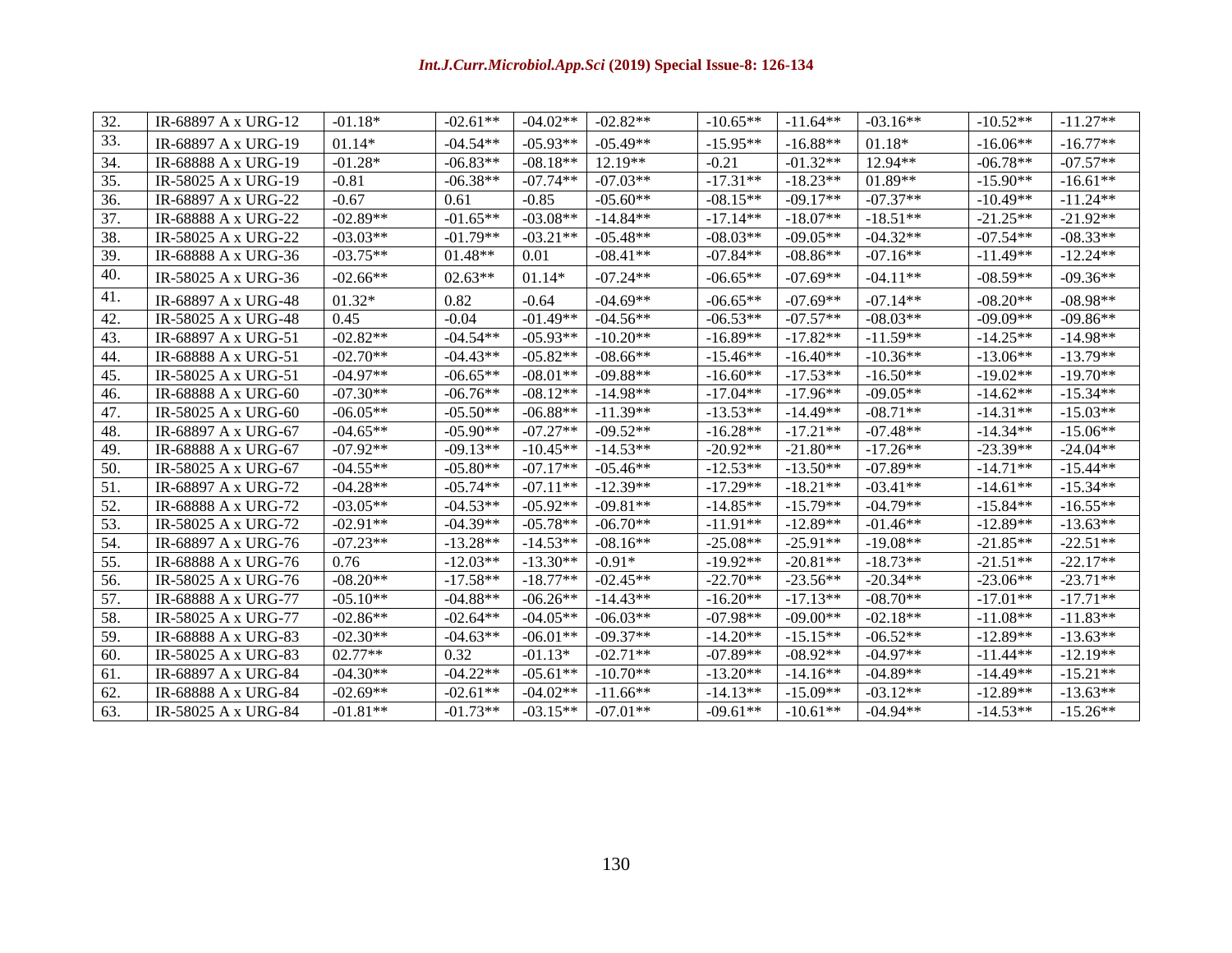## **Table.2** Estimates of magnitude of heterobeltiosis and standard heterosis (Sarjoo-52 and Pusa Basmati-1) for cooking quality traits) in 63 rice hybrid

| S.  | <b>Cross Combinations</b> | L/B Ratio       |           |            | Elongation             |            |            | Alkali    | Gelatinization | Amylose |              |
|-----|---------------------------|-----------------|-----------|------------|------------------------|------------|------------|-----------|----------------|---------|--------------|
| No. | (Hybrids)                 |                 |           |            | Ratio                  |            |            | Digestion | Temperature    | content |              |
|     |                           |                 |           |            |                        |            |            | velue     |                |         |              |
|     |                           | Heterobeltiosis | Sarjoo-52 | Pusa       | <b>Heterobeltiosis</b> | Sarjoo-    | Pusa       |           |                |         |              |
|     |                           |                 |           | Basmati-1  |                        | 52         | Basmati-1  |           |                |         |              |
|     | IR-68888 A x Pant-12      | $-10.06**$      | 41.13**   | $-37.15**$ | $-03.03$               | 07.80**    | $-13.80**$ | 6.00      | Low            | 23.85   | Intermediate |
| 2.  | IR-58025 A x Pant-12      | $-11.29**$      | 86.81**   | $-16.81**$ | $-10.99**$             | $-01.98$   | $-21.63**$ | 3.00      | High           | 21.65   | Intermediate |
| 3.  | IR-68897 A x Pant-16      | $-39.26**$      | 22.79**   | $-45.32**$ | $-13.40**$             | 03.84      | $-16.98**$ | 5.00      | Intermediate   | 18.32   | Low          |
| 4.  | IR-58025 A x Pant-16      | $-40.90**$      | 24.46**   | $-44.58**$ | $-17.34**$             | $-01.65$   | $-21.36**$ | 4.00      | Intermediate   | 22.65   | Intermediate |
| 5.  | IR-68897 A x Pusa-370     | $-09.14**$      | 83.68**   | $-18.21**$ | $-13.21**$             | $08.60**$  | $-13.17**$ | 5.00      | Intermediate   | 22.54   | Intermediate |
| 6.  | IR-68888 A x Pusa-370     | $-09.10**$      | 68.97**   | $-24.75**$ | $-15.59**$             | $05.62*$   | $-15.55**$ | 5.00      | Intermediate   | 19.62   | Low          |
| 7.  | IR-68897 A x Pusa-44      | $16.23**$       | 221.13**  | 43.00**    | $-05.41*$              | 13.43**    | $-09.31**$ | 5.00      | Intermediate   | 22.63   | Intermediate |
| 8.  | IR-68888 A x Pusa-44      | $-53.00**$      | 29.85**   | $-42.17**$ | $-12.14**$             | $-02.31$   | $-21.89**$ | 6.00      | low            | 25.30   | High         |
| 9.  | IR-58025 A x Pusa-44      | $-22.00**$      | 115.49**  | $-04.04*$  | $-12.19**$             | $-03.31$   | $-22.69**$ | 4.00      | Intermediate   | 24.92   | Intermediate |
| 10. | IR-68897 A x Jaya         | $-40.81**$      | 19.66**   | $-46.71**$ | 02.87                  | 23.35**    | $-01.37$   | 4.00      | Intermediate   | 23.00   | Intermediate |
| 11. | IR-58025 A x Jaya         | $-41.92**$      | 22.30**   | $-45.54**$ | $-06.07*$              | 03.44      | $-17.29**$ | 4.00      | Intermediate   | 24.63   | Intermediate |
| 12. | IR-68897 A x Shivani      | $-34.48**$      | 32.45**   | $-41.02**$ | $-18.26**$             | $-01.98$   | $-21.63**$ | 4.00      | Intermediate   | 22.00   | Intermediate |
| 13. | IR-68888 A x Shivani      | $-01.73$        | 41.72**   | $-36.89**$ | $-17.07**$             | $-07.80**$ | $-26.28**$ | 6.00      | low            | 22.54   | Intermediate |
| 14. | IR-58025 A x Shivani      | $-29.28**$      | 48.92**   | $-33.68**$ | $-10.03**$             | $-0.93$    | $-20.78**$ | 4.00      | Intermediate   | 23.64   | Intermediate |
| 15. | IR-68897 A x HUR-105      | $-05.94**$      | 90.15**   | $-15.32**$ | $-05.46*$              | 13.36**    | $-09.36**$ | 4.00      | Intermediate   | 22.03   | Intermediate |
| 16. | IR-68888 A x HUR-105      | $-09.75**$      | 66.13**   | $-26.02**$ | $-15.05**$             | $-05.56$   | $-24.48**$ | 6.00      | low            | 21.63   | Intermediate |
| 17. | IR-68897 A x HUR-3022     | $-01.29$        | 99.56**   | $-11.13**$ | $-07.56**$             | 10.85**    | $-11.37**$ | 4.00      | Intermediate   | 22.63   | Intermediate |
| 18. | IR-68888 A x HUR-3022     | $-06.51**$      | 71.18**   | $-23.77**$ | $-14.93**$             | $-05.42$   | $-24.38**$ | 6.00      | low            | 23.45   | Intermediate |
| 19. | IR-58025 A x HUR-3022     | $-11.38**$      | 86.62**   | $-16.90**$ | $-13.39**$             | $-04.63$   | $-23.74**$ | 4.00      | Intermediate   | 25.88   | High         |
| 20  | IR-68888 A x BPT-5204     | $-15.36**$      | 22.06**   | $-45.65**$ | $-03.87$               | 06.88*     | $-14.54**$ | 6.00      | low            | 19.47   | Low          |
| 21. | IR-58025 A x BPT-5204     | $-27.75**$      | 52.16**   | $-32.24**$ | $-20.90**$             | $-12.90**$ | $-30.35**$ | 4.00      | Intermediate   | 24.92   | Intermediate |
| 22. | IR-68897 A x HUR-36       | $-36.78**$      | 27.79**   | $-43.09**$ | $-12.41**$             | 05.03      | $-16.02**$ | 4.00      | Intermediate   | 21.63   | Intermediate |
| 23. | IR-68888 A x HUR-36       | $-06.36*$       | 35.05**   | $-39.86**$ | $-15.11**$             | $-05.62*$  | $-24.54**$ | 6.00      | low            | 25.42   | High         |
| 24. | IR-58025 A x HUR-36       | $-35.41**$      | 36.03**   | $-39.42**$ | $-07.57**$             | 01.79      | $-18.61**$ | 4.00      | Intermediate   | 22.32   | Intermediate |
| 25. | IR-68897 A x HUR-38       | $-35.18**$      | 31.03**   | $-41.65**$ | $-03.97$               | $15.15**$  | $-07.93**$ | 4.00      | Intermediate   | 22.63   | Intermediate |
| 26. | IR-68888 A x HUR-38       | $-13.29**$      | 25.05**   | $-44.31**$ | 0.56                   | 18.98**    | $-04.87*$  | 6.00      | low            | 26.40   | High         |
| 27. | IR-58025 A x HUR-38       | 03.86*          | 118.73**  | $-02.60$   | $-12.52**$             | 03.51      | $-17.24**$ | 4.00      | Intermediate   | 23.63   | Intermediate |
| 28. | IR-68888 A x Sarjoo-52    | $-13.97**$      | 24.07**   | $-44.75**$ | $-04.88$               | 05.75*     | $-15.44**$ | 6.00      | low            | 23.57   | Intermediate |
| 29. | IR-58025 A x Sarjoo-52    | $-33.52**$      | 40.00**   | $-37.66**$ | $-08.47**$             | 0.79       | $-19.41**$ | 4.00      | Intermediate   | 24.65   | Intermediate |
| 30. | IR-68897 A x URG-6        | $-27.50**$      | 46.57**   | $-34.73**$ | $-18.42**$             | $-02.18$   | $-21.79**$ | 6.00      | low            | 23.62   | Intermediate |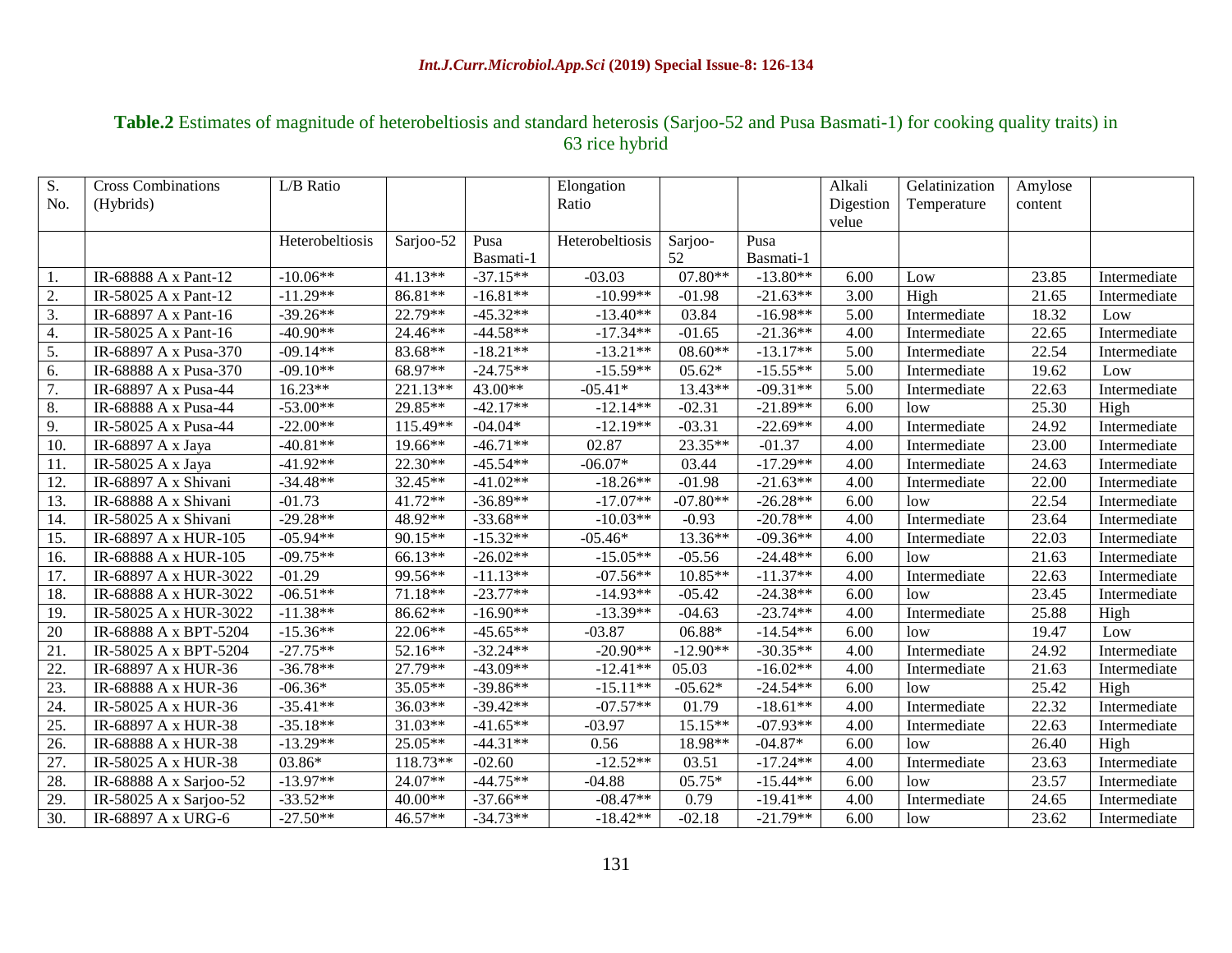#### *Int.J.Curr.Microbiol.App.Sci* **(2019) Special Issue-8: 126-134**

| 31. | IR-58025 A x URG-6  | $-23.46**$ | $61.18**$ | $-28.23**$ | $-12.07**$ | $-03.17$   | $-22.58**$ | 4.00 | Intermediate | 25.00 | High         |
|-----|---------------------|------------|-----------|------------|------------|------------|------------|------|--------------|-------|--------------|
| 32. | IR-68897 A x URG-12 | $-36.66**$ | 28.04**   | $-42.98**$ | $-13.73**$ | 03.44      | $-17.29**$ | 5.00 | Intermediate | 19.63 | Low          |
| 33. | IR-68897 A x URG-19 | $-27.38**$ | 46.81**   | $-34.62**$ | $-21.95**$ | $-06.42*$  | $-25.17**$ | 6.00 | low          | 25.80 | High         |
| 34. | IR-68888 A x URG-19 | $05.27*$   | $51.81**$ | $-32.39**$ | $-06.84**$ | 03.57      | $-17.19**$ | 6.00 | low          | 18.63 | Low          |
| 35. | IR-58025 A x URG-19 | $-24.21**$ | 59.61**   | $-28.92**$ | $-15.98**$ | $-07.47**$ | $-26.02**$ | 4.00 | Intermediate | 18.44 | Low          |
| 36. | IR-68897 A x URG-22 | $-42.07**$ | $17.11**$ | $-47.85**$ | $-12.24**$ | 05.22      | $-15.86**$ | 4.00 | Intermediate | 23.62 | Intermediate |
| 37. | IR-68888 A x URG-22 | 03.16      | 48.77**   | $-33.75**$ | $-10.65**$ | $-0.66$    | $-20.57**$ | 6.00 | low          | 24.58 | Intermediate |
| 38. | IR-58025 A x URG-22 | $-26.91**$ | 53.92**   | $-31.46**$ | $-11.89**$ | $-02.98$   | $-22.42**$ | 4.00 | Intermediate | 24.41 | Intermediate |
| 39. | IR-68888 A x URG-36 | $-12.78**$ | 25.78**   | $-43.99**$ | $-10.41**$ | $-0.40$    | $-20.36**$ | 6.00 | low          | 23.75 | Intermediate |
| 40. | IR-58025 A x URG-36 | $-29.84**$ | 47.75**   | $-34.21**$ | $-14.23**$ | $-05.56$   | $-24.48**$ | 4.00 | Intermediate | 23.23 | Intermediate |
| 41. | IR-68897 A x URG-48 | $-18.06**$ | 65.64**   | $-26.24**$ | $-19.08**$ | $-02.98$   | $-22.42**$ | 4.00 | Intermediate | 23.51 | Intermediate |
| 42. | IR-58025 A x URG-48 | $-12.22**$ | 84.85**   | $-17.68**$ | $-20.84**$ | $-12.83**$ | $-30.30**$ | 4.00 | Intermediate | 23.64 | Intermediate |
| 43. | IR-68897 A x URG-51 | $-35.06**$ | 31.27**   | $-41.54**$ | $-11.20**$ | 06.48*     | $-14.86**$ | 5.00 | Intermediate | 22.62 | Intermediate |
| 44. | IR-68888 A x URG-51 | $-11.01**$ | $28.33**$ | $-42.85**$ | $-12.14**$ | $-02.31$   | $-21.89**$ | 7.00 | low          | 19.22 | Low          |
| 45. | IR-58025 A x URG-51 | $-47.02**$ | $11.57**$ | $-50.32**$ | $-09.19**$ | 0.00       | $-20.04**$ | 5.00 | Intermediate | 22.75 | Intermediate |
| 46. | IR-68888 A x URG-60 | $-9.55**$  | $30.44**$ | $-41.91**$ | $-12.91**$ | $-03.17$   | $-22.58**$ | 5.00 | Intermediate | 24.84 | Intermediate |
| 47. | IR-58025 A x URG-60 | $-29.24**$ | 49.02**   | $-33.64**$ | $-14.29**$ | $-05.62*$  | $-24.54**$ | 4.00 | Intermediate | 24.63 | Intermediate |
| 48. | IR-68897 A x URG-67 | $-37.22**$ | $26.91**$ | $-43.48**$ | $-21.51**$ | $-05.89*$  | $-24.75**$ | 4.00 | Intermediate | 18.50 | Low          |
| 49. | IR-68888 A x URG-67 | $-16.49**$ | $20.44**$ | $-46.37**$ | $-13.98**$ | $-04.37$   | $-23.53**$ | 6.00 | low          | 24.63 | Intermediate |
| 50. | IR-58025 A x URG-67 | $-33.64**$ | 39.75**   | $-37.76**$ | $-21.14**$ | $-13.16**$ | $-30.57**$ | 4.00 | Intermediate | 24.12 | Intermediate |
| 51. | IR-68897 A x URG-72 | $-01.26$   | 99.61**   | $-11.11**$ | $-24.38**$ | $-09.33**$ | $-27.50**$ | 3.00 | High         | 17.66 | Low          |
| 52. | IR-68888 A x URG-72 | 03.83      | 72.84**   | $-23.03**$ | $-06.25*$  | 04.23      | $-16.66**$ | 4.00 | Intermediate | 18.57 | Low          |
| 53. | IR-58025 A x URG-72 | $-11.96**$ | 85.39**   | $-17.44**$ | $-13.87**$ | $-05.16$   | $-24.17**$ | 3.00 | High         | 18.63 | Low          |
| 54. | IR-68897 A x URG-76 | $-30.07**$ | 41.37**   | $-37.04**$ | $-22.61**$ | $-07.21*$  | $-25.81**$ | 4.00 | Intermediate | 19.30 | Low          |
| 55. | IR-68888 A x URG-76 | $-22.98**$ | $11.08**$ | $-50.53**$ | $-10.23**$ | $-0.20$    | $-20.20**$ | 6.00 | low          | 17.64 | Low          |
| 56. | IR-58025 A x URG-76 | $-23.51**$ | $61.08**$ | $-28.27**$ | $-14.17**$ | $-05.49$   | $-24.43**$ | 4.00 | Intermediate | 18.43 | Low          |
| 57. | IR-68888 A x URG-77 | $-09.93**$ | 29.90**   | $-42.15**$ | $-12.20**$ | $-02.38$   | $-21.95**$ | 7.00 | low          | 23.64 | Intermediate |
| 58. | IR-58025 A x URG-77 | $-23.51**$ | $61.08**$ | $-28.27**$ | $-21.56**$ | $-13.62**$ | $-30.94**$ | 4.00 | Intermediate | 22.43 | Intermediate |
| 59. | IR-68888 A x URG-83 | $-04.72$   | 38.38**   | $-38.38**$ | $-16.36**$ | $-07.01*$  | $-25.65**$ | 6.00 | low          | 23.65 | Intermediate |
| 60. | IR-58025 A x URG-83 | $-28.65**$ | 50.25**   | $-33.09**$ | $-11.29**$ | $-02.31$   | $-21.89**$ | 4.00 | Intermediate | 23.49 | Intermediate |
| 61. | IR-68897 A x URG-84 | $-24.59**$ | 52.45**   | $-32.11**$ | $-18.04**$ | $-01.72$   | $-21.42**$ | 4.00 | Intermediate | 24.82 | Intermediate |
| 62. | IR-68888 A x URG-84 | $-01.46$   | $42.11**$ | $-36.72**$ | $-16.66**$ | $-07.34**$ | $-25.91**$ | 6.00 | low          | 24.72 | Intermediate |
| 63. | IR-58025 A x URG-84 | $-19.09**$ | $70.39**$ | $-24.12**$ | $-14.83**$ | $-06.22*$  | $-25.01**$ | 4.00 | Intermediate | 24.17 | Intermediate |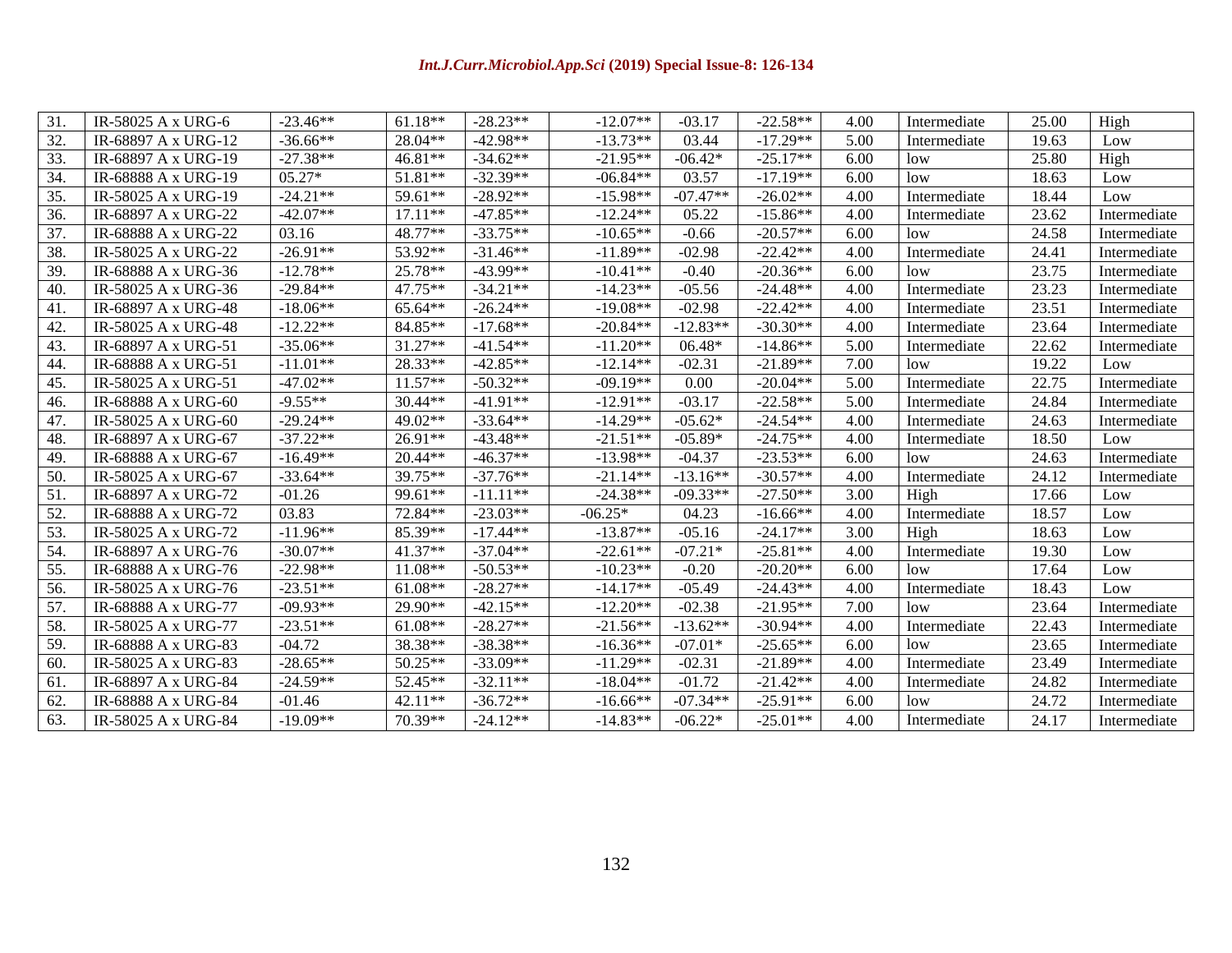Twelve hybrids exhibited high magnitude of positive and significant heterosis over Sarjoo-52. Kernel elongation of hybrids against the check Pusa Basmati-1 was nonsignificant. Sarawgi (2000) reported a wide range of heterosis both for heterobeltiosis and standard heterosis which is in accordance to the present finding. Kernel elongation is influenced by genetic factors and environment factors both, especially temperature at the time of ripening (Table 1 and 2).

The ambient temperature of about  $25^{\circ}$ C during day time and  $21^{\circ}$ C during night at ripening has been found to have maximum elongation after cooking (Dela Cruz *et al.*, 1989). Khush *et al.,* (1979) also reported maximum elongation in grains which matured at temperature between  $21^0C$  to  $25^{\circ}$ C. He further suggested that during storage, grain hardness and gelatinization temperature increases which allows more swelling and length wise elongation during cooking.

### **Cooking and eating traits**

Gelatinization temperature (GT) is the physical property of starch. It refers to the range of temperature within which starch granules start swelling irreversibly in hot water. Thus, GT determines the time taken to cook the rice. Gelatinization temperature is determined on the basis of alkali spread value of the polished kernels of rice. The rice varieties with intermediate GT  $(70^0C)$  to  $74^{\circ}$ C) is preferred all over the world. High GT rice remains undercooked and low GT rice gets overcooked under standard cooking procedures. The rice varieties with intermediate GT and alkali spread value (4- 5) are preferred as they exhibit desirable volume expansion and linear kernel elongation under standard cooking procedures without being undercooked and/or overcooked. Therefore, the

evaluation of hybrids in the present study has been done on the basis of their scores for alkali spread value and GT. Observations based on *per se* performance revealed that 40 hybrids (65%) exhibited intermediate alkali spread values with the score of 4 and 5, these hybrids were considered superior for gelatinization temperature also. The rice workers Tomar and Nanda (1985) and Delta (1991) also observed that most of the hybrids fell under the category of intermediate alkali digestion value and gelatinization temperature in their studies.

Amylose content in rice is considered to be one of most important indices of rice cooking and processing behavior, as it determines the hardness, gloss and rice to water ratio of cooked rice. Rice with low amylose content is waxy, sticky and remains firm after cooking. In contrast, non-waxy, non-sticky rice which cooks moist and tender and does not become hard upon cooking is the consequence of intermediate amylose content (20-25%). The mean values of the hybrids for amylose content revealed that majority of hybrids exhibited the amylose content within the desirable range of 20-25 per cent. These findings are in the close conformity with the earlier findings of Stansel (1966), Kumar and Khush (1987), and Reddy *et al.,* (2009) who also reported intermediate amylose content in most of the hybrids studied by them.

# **References**

- Adilakshmi, D. and Reddy, P. R. 2011. [Heterosis and inbreeding depression](http://ovidsp.tx.ovid.com/sp-3.5.1a/ovidweb.cgi?&S=JDONFPHEPMDDLDEGNCALGAMCMEHAAA00&Complete+Reference=S.sh.14%7c5%7c1)  [for grain quality traits in rice \(](http://ovidsp.tx.ovid.com/sp-3.5.1a/ovidweb.cgi?&S=JDONFPHEPMDDLDEGNCALGAMCMEHAAA00&Complete+Reference=S.sh.14%7c5%7c1)*Oryza [sativa](http://ovidsp.tx.ovid.com/sp-3.5.1a/ovidweb.cgi?&S=JDONFPHEPMDDLDEGNCALGAMCMEHAAA00&Complete+Reference=S.sh.14%7c5%7c1)* L.), *Research on Crops*, 12:2, 489-492.
- Binodh A.K., Kalaiyarasi R. Thaiyagrajan K. and Manonmani S. 2006. Physiochemical cooking quality characteristics of promising varieties